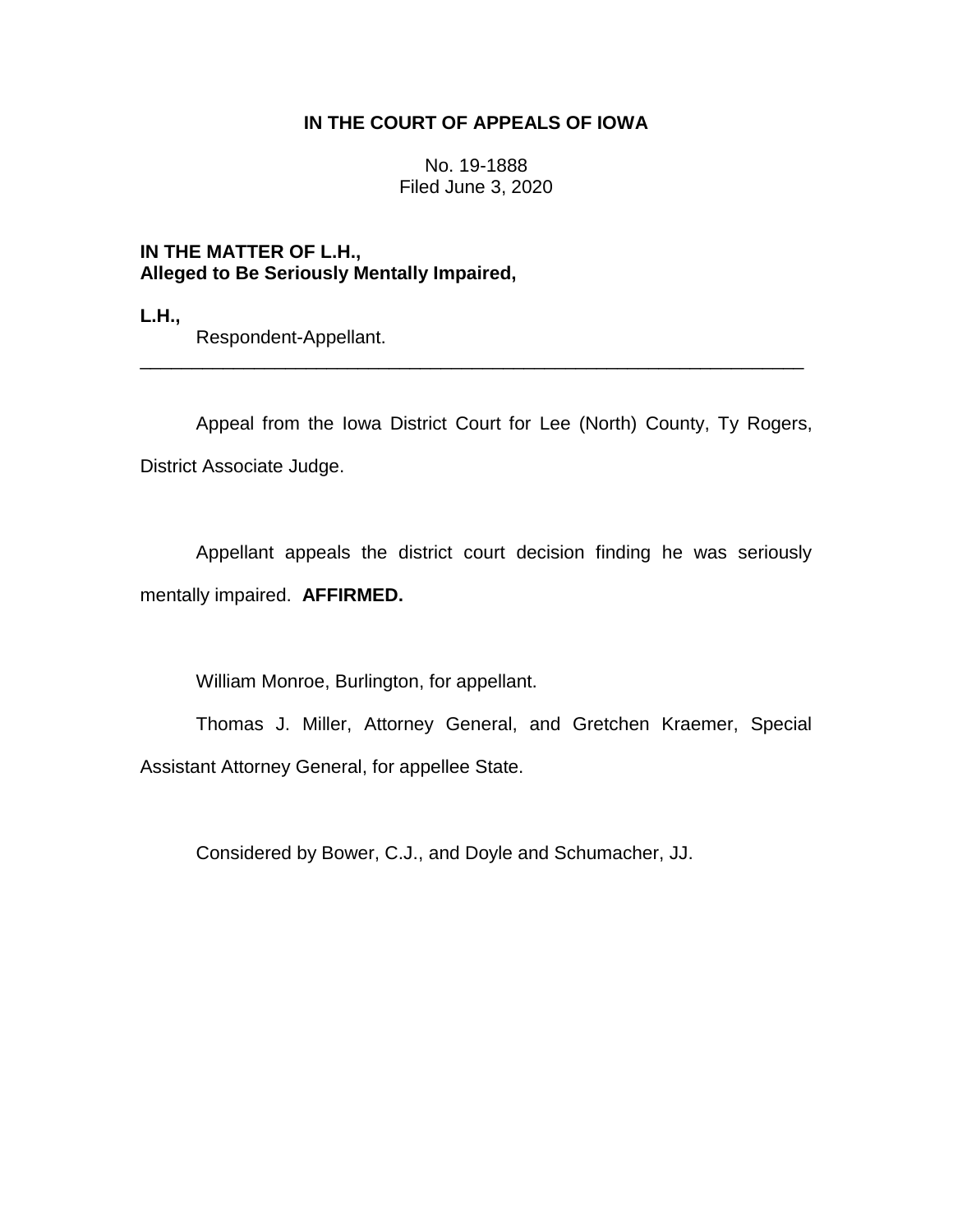### **PER CURIAM**

L.H. appeals the district court decision finding he was seriously mentally impaired. We conclude there is substantial evidence in the record to support the district court's finding that without treatment L.H. would likely inflict serious emotional injury on individuals who lacked a reasonable opportunity to avoid contact with him.

## **I. Background Facts & Proceedings**

L.H. is in prison on a charge of first-degree murder and is serving a life sentence. On February 21, 2013, prison personnel filed an application for an order of involuntary hospitalization. The application stated L.H. had assaulted staff members and had been writing sexually inappropriate and threatening letters. L.H. exposed himself and masturbated in front of staff. A psychological report at that time stated L.H. had escalating behavior, "from verbal threats to sexual letters and harassments to even threats of graphic violence to the same staff he wants to sexually assault."

L.H. was diagnosed with schizophrenia and delusional disorder, erotomanic type. He was determined to be seriously mentally impaired and that status has continued. He was prescribed medication for his condition.

On October 8, 2019, a periodic report was filed by Dr. Gregory Keller, a psychiatrist, which stated L.H. remained seriously mentally impaired. The report stated L.H. had "many cycles of increased hyper-sexuality and then periods of stability where it is contained to just letter writing." L.H. sent letters to the health services director "to try and plead his case that he does not need medications or civil commitment, but in those he diverts into veiled threats and made inappropriate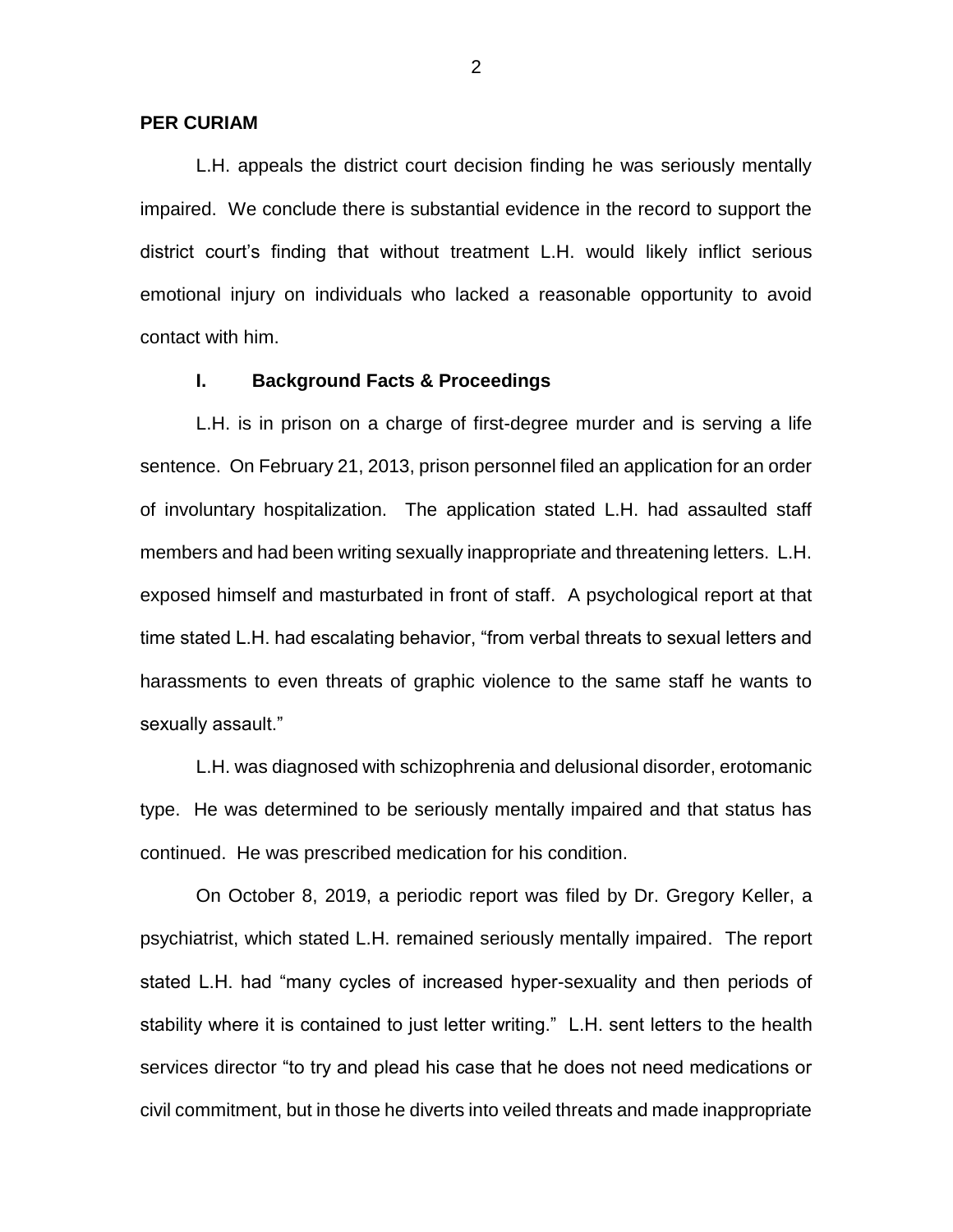sexual comments." L.H. continued to attempt to send sexually graphic letters to women. Dr. Keller stated, "I continue to recommend civil commitment for the ability to medicate and treat [L.H.'s] symptoms, and to have the ability to hold him accountable for taking the medications. Without treatment, he is a direct danger/threat to others emotionally and potentially physically."

A hearing was held on October 18. Dr. Keller testified the sexually graphic letters sent by L.H. were "disturbing" to the people who received them. L.H. sometimes left his place of assignment to attempt to personally deliver the letters, and Dr. Keller stated "if he's somewhere [and] he gets out of sight from someone, it could be potentially dangerous." Dr. Keller testified L.H. "ha[d] not actually harmed anybody else other than the emotional trauma that these letters and these activities can produce." He stated the letters, exposure, and masturbation made staff members "feel very uncomfortable and unsafe where they're working, not knowing if there is going to be activity." Dr. Keller stated the letters were precursors to further behavior.

The district court found L.H. had been diagnosed with a mental illness, his condition could be improved with medication, but L.H. would not voluntarily take medication without court intervention. The court determined that without treatment, L.H. "would be likely to inflict serious emotional injury on individuals who lack reasonable opportunity to have contact with him." The court stated:

Openly exposing himself to staff members or openly masturbating in front of those who cannot avoid contact clearly would have great potential to inflict serious emotional injury on them. Additionally, the Respondent has attempted to send uninvited letters to unknowing recipients that are highly graphic and sexual in nature. . . . A person who receives such letter and reads it unaware of the Respondent's

3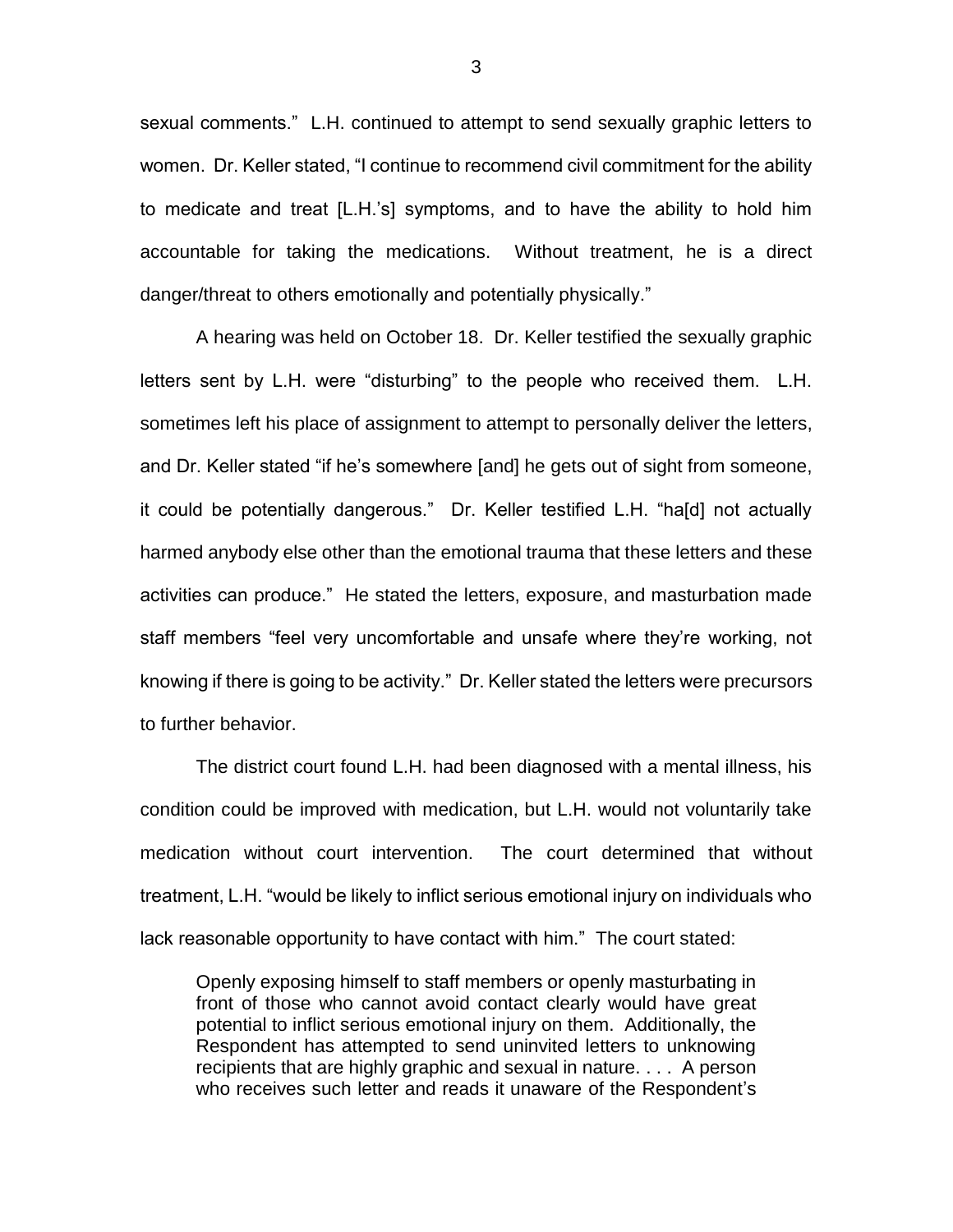history or proclivity is very likely to be seriously emotionally disturbed by such a letter.

The court concluded L.H. remained seriously mentally impaired. L.H. appeals the court's decision.

### **II. Standard of Review**

Challenges to the sufficiency of the evidence in involuntary commitment proceedings are reviewed for the correction of errors at law. *In re B.B.*, 826 N.W.2d 425, 428 (Iowa 2013). An allegation of serious mental impairment must be proven by clear and convincing evidence. Iowa Code § 229.13(1) (2019). "Clear and convincing evidence is less burdensome than evidence establishing proof beyond a reasonable doubt, but more burdensome than a preponderance of the evidence." *B.B.*, 826 N.W.2d at 428. "It means that there must be no serious or substantial doubt about the correctness of a particular conclusion drawn from the evidence." *Id.* (citation omitted).

While the elements of serious mental impairment must be established by clear and convincing evidence, the district court's factual findings are binding on appeal if they are supported by substantial evidence. *In re J.P.*, 574 N.W.2d 340, 342 (Iowa 1998). "Evidence is substantial if a reasonable trier of fact could conclude the findings were established by clear and convincing evidence." *Id.*

## **III. Merits**

In order to be considered seriously mentally impaired under section 229.1(20), there must be clear and convincing evidence the respondent (1) has a mental illness; (2) lacks "sufficient judgment to make responsible decisions with respect to the person's hospitalization or treatment"; and (3) is "likely, if allowed to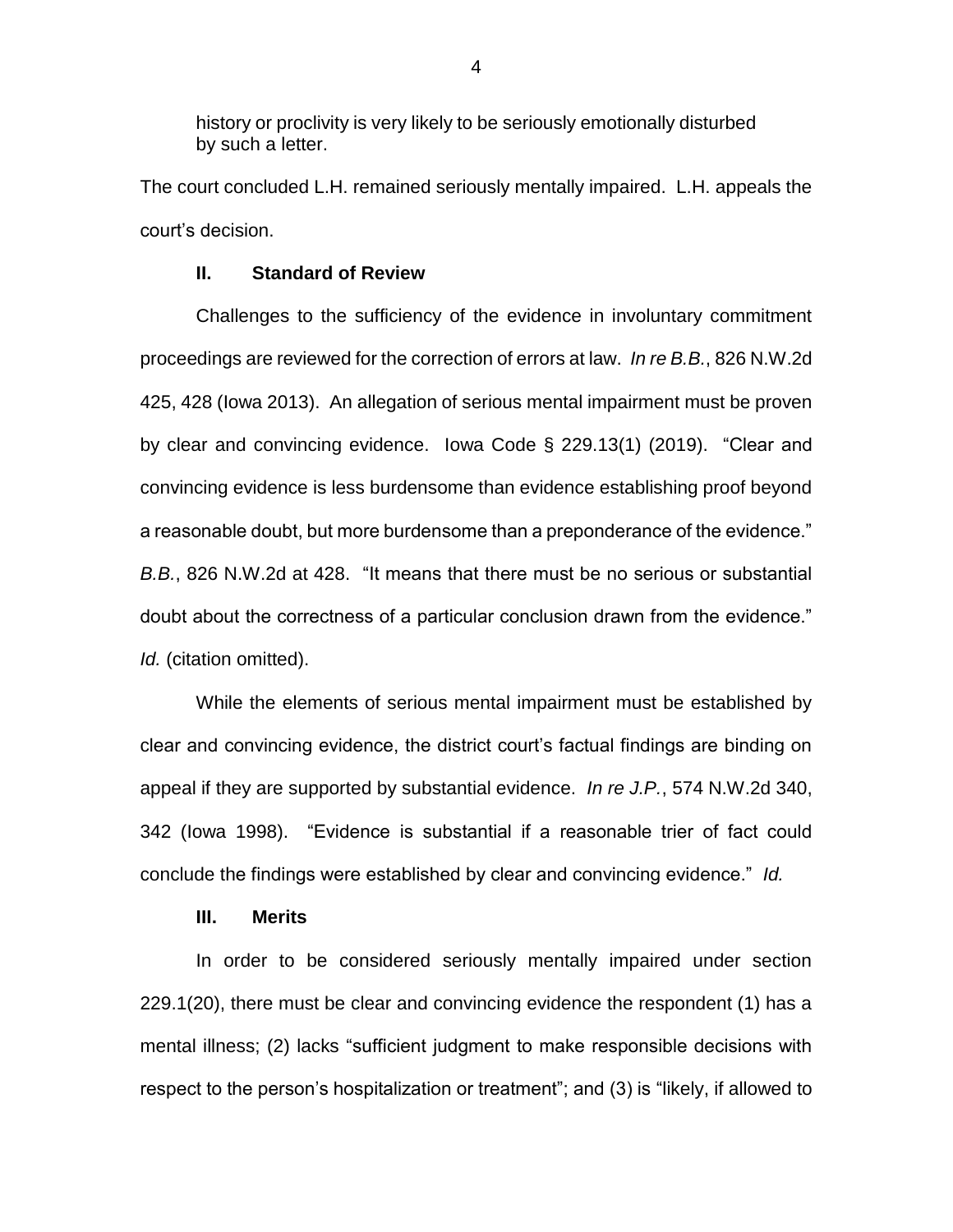remain at liberty, to inflict physical injury on 'the person's self or others,' to inflict serious emotional injury on those close to the person, or to be unable to satisfy the person's physical needs." Iowa Code § 229.1(20). Section 229.1(20) now also includes a fourth category, "a lack of compliance with treatment."<sup>1</sup> *Id*. § 229.1(20)(d).

The State's burden to show a person is seriously mentally impaired "does not become less stringent when a person challenges his or her continued commitment." *In re L.H.*, 890 N.W.2d 333, 340 (Iowa Ct. App. 2016). "Accordingly, to prolong a person's commitment, all three elements—mental illness, lack of

judgment, and dangerousness—must continue to exist." *Id.*

On appeal, L.H. does not dispute the court's findings that he has a mental

illness and lacks "sufficient judgment to make responsible decisions with respect

 $\overline{a}$ 1 Iowa Code section 229.1(20) provides:

<sup>&</sup>quot;Seriously mentally impaired" or "serious mental impairment" describes the condition of a person with mental illness and because of that illness lacks sufficient judgment to make responsible decisions with respect to the person's hospitalization or treatment, and who because of that illness meets any of the following criteria:

a. Is likely to physically injure the person's self or others if allowed to remain at liberty without treatment.

b. Is likely to inflict serious emotional injury on members of the person's family or others who lack reasonable opportunity to avoid contact with the person with mental illness if the person with mental illness is allowed to remain at liberty without treatment.

c. Is unable to satisfy the person's needs for nourishment, clothing, essential medical care, or shelter so that it is likely that the person will suffer physical injury, physical debilitation, or death.

d. Has a history of lack of compliance with treatment and any of the following apply:

<sup>(1)</sup> Lack of compliance has been a significant factor in the need for emergency hospitalization.

<sup>(2)</sup> Lack of compliance has resulted in one or more acts of serious physical injury to the person's self or others or an attempt to physically injure the person's self or others.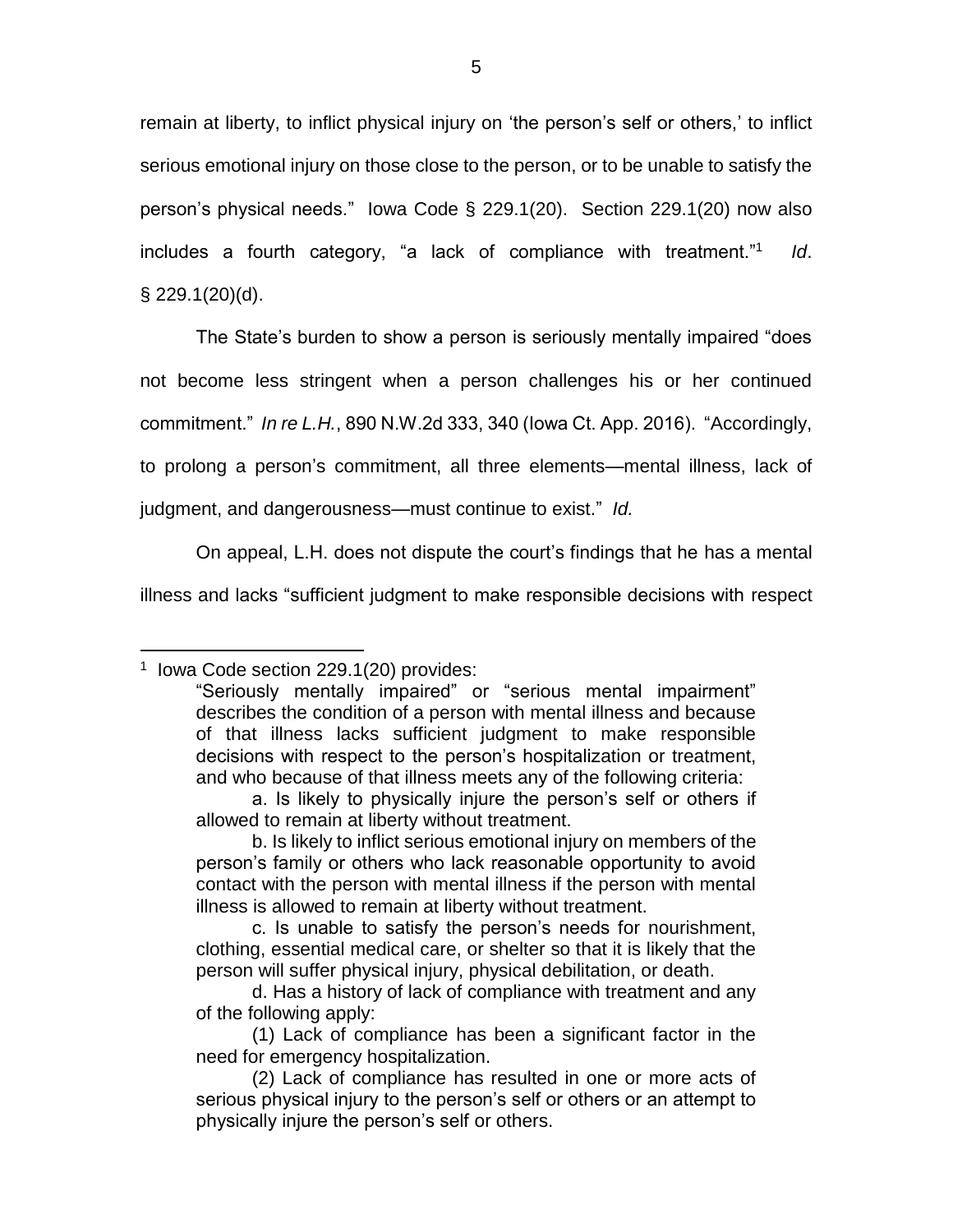to the person's hospitalization or treatment." *See* Iowa Code § 229.1(20). He challenges only the district court's finding that he was likely to inflict serious emotional injury on those who lacked a reasonable opportunity to avoid contact with him if he was not treated for his mental illness. *See id.* § 229.1(20)(b). He asserts the State did not present clear and convincing evidence to show he was likely to inflict serious emotional injury on others.

The term "serious emotional injury" is defined as "an injury which does not necessarily exhibit any physical characteristics, but which can be recognized and diagnosed by a licensed physician or other mental health professional and which can be causally connected with the act or omission of a person who is, or is alleged to be, mentally ill." *Id.* § 229.1(19). We consider whether there is substantial evidence in the record to show a person is likely to inflict serious emotional injury on others who cannot avoid contact with the person if the person is allowed to remain without treatment. *See In re C.D.*, No. 16-1491, 2017 WL 706389, at \*3 (Iowa Ct. App. Feb. 22, 2017).

The term "likely" means "probable or reasonably to be expected." *In re Oseing*, 296 N.W.2d 797, 801 (Iowa 1980). "This element requires a predictive judgment, 'based on prior manifestations but nevertheless ultimately grounded on future rather than past danger.'" *Id.* (citation omitted). The threat the patient poses must "be evidenced by a 'recent act, attempt, or threat.'" *In re Mohr*, 383 N.W.2d 539, 542 (Iowa 1986).

We previously stated, "Emotional injury is not precisely delineated, but it would include, for example, serious disruption of family relations leading to depression or nervous breakdown of family members, physical violence on the part

6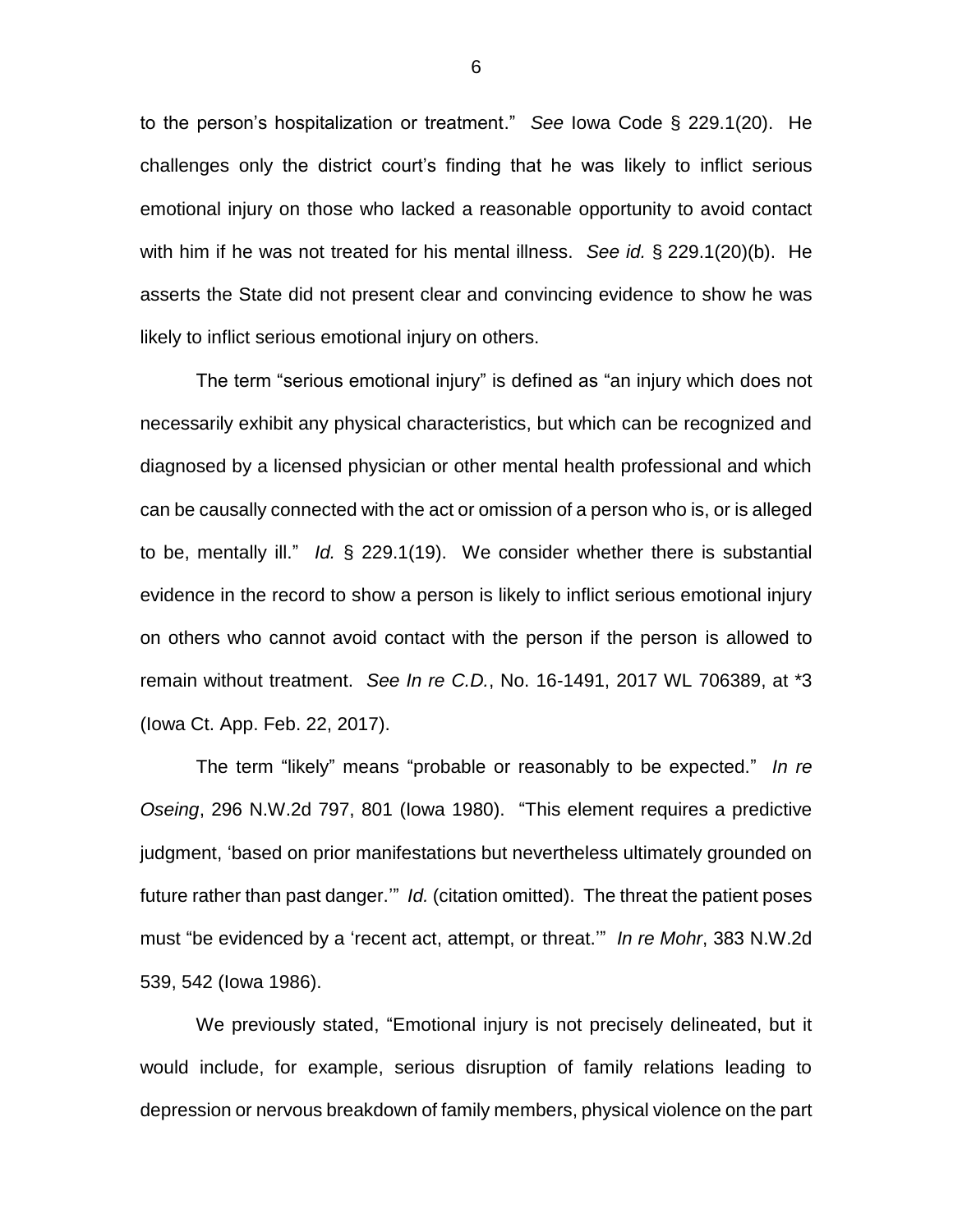of others, or medically diagnosable complications." *In re J.K.*, No. 15-1621, 2016 WL 3002811, at \*5 (Iowa Ct. App. May 25, 2016) (quoting Randall Bezanson, *Involuntary Treatment of the Mentally Ill in Iowa: The 1975 Legislation*, 61 Iowa L. Rev. 262, 302 (1975)). A finding that a person will cause emotional trauma to others is not sufficient to show serious emotional injury. *J.P.*, 574 N.W.2d at 344.

However, the trial court in the instant case made a finding that those individuals

that were unable to avoid contact with the respondent were likely to suffer serious

emotional injury, more than a finding of emotional trauma. Based on our careful

review of the record, we agree that substantial evidence supports this finding.

Dr. Keller testified L.H.'s sexually graphic letters were "disturbing" to the people who received them and caused "emotional trauma." When asked to

describe the emotional harm L.H. had caused, Dr. Keller stated,

With staff members that have been targeted, we have, like I've seen, have to, you know, they avoid working. They have to change their patterns and routines to not be in the area where he is.

It's, you know, it makes them feel very uncomfortable and unsafe where they're working, not knowing if there is going to be activity.

We've had, you know, with other—in our—the nature of our environment, there have been staff assaults and actual staff sexual assaults so it is something that, especially female staff, are very worried about.

So when we have this sexualized, sexually-charged and targeted sexual material, it makes it a very uncomfortable environment for the unsuspecting staff or even staff that has repeatedly told him and know him and expect and have seen this stuff, it still makes it an uncomfortable environment.

Dr. Keller testified that staff who come into contact with L.H., either through

sexually graphic letters, or while he was exposing himself or masturbating, found

his conduct "disturbing." The staff members were uncomfortable to the point they

avoided working near him. L.H.'s conduct caused staff members at the prison to